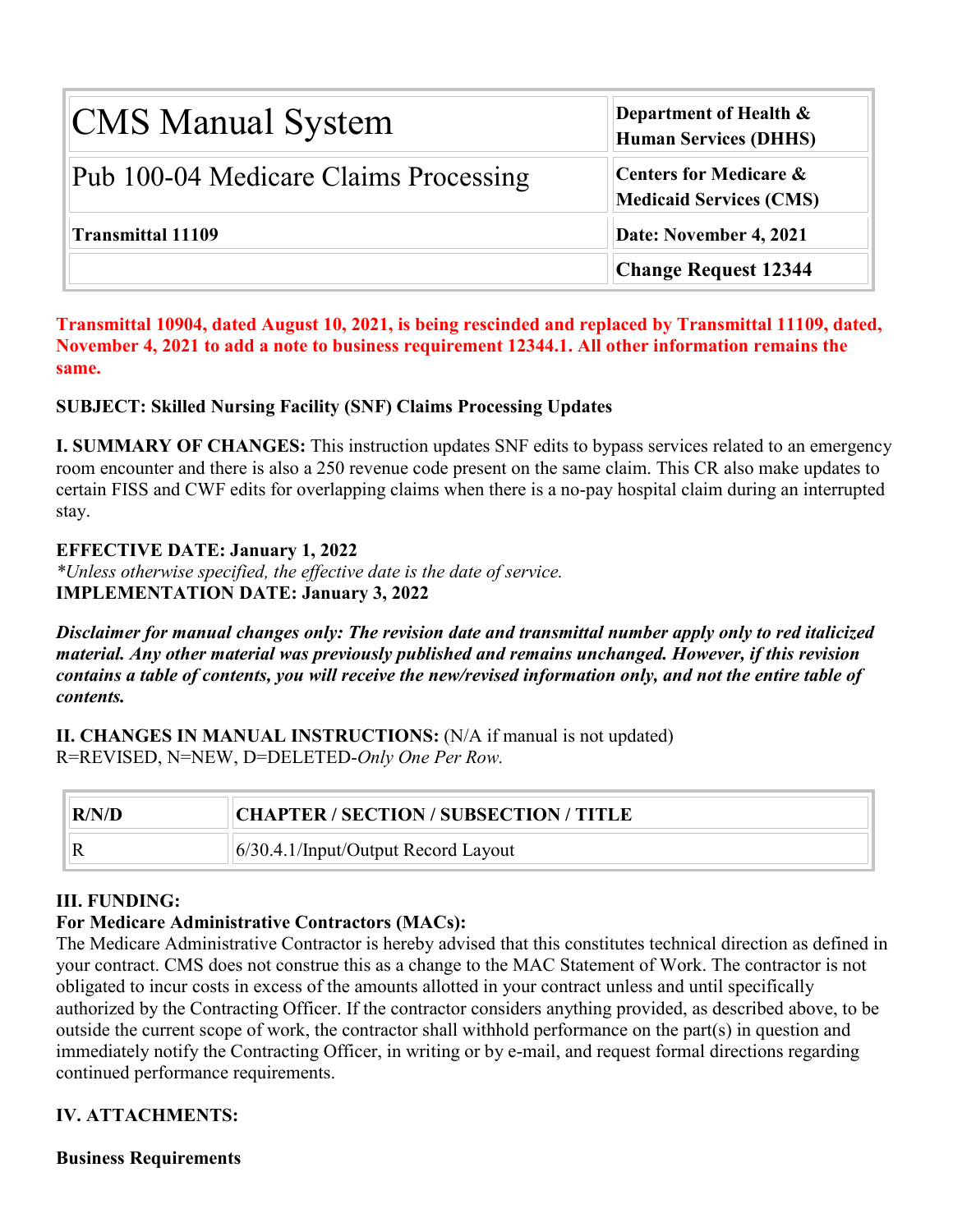## **Attachment - Business Requirements**

| Transmittal: 11109<br><b>Pub. 100-04</b> | Date: November 4, 2021 | <b>Change Request: 12344</b> |
|------------------------------------------|------------------------|------------------------------|
|------------------------------------------|------------------------|------------------------------|

**Transmittal 10904, dated August 10, 2021, is being rescinded and replaced by Transmittal 11109, dated, November 4, 2021 to add a note to business requirement 12344.1. All other information remains the same.**

**SUBJECT: Skilled Nursing Facility (SNF) Claims Processing Updates**

### **EFFECTIVE DATE: January 1, 2022**

*\*Unless otherwise specified, the effective date is the date of service.* **IMPLEMENTATION DATE: January 3, 2022**

### **I. GENERAL INFORMATION**

**A. Background:** This Change Request (CR) implements changes to correct claims processing edits. This CR is applicable to the Fiscal Intermediary Shared System (FISS) and the Common Working File (CWF). SNFs billing on Type of Bill (TOB) 21X (subject to SNF PPS) will be subject to these requirements. The changes will also correct hospital overlap edits when billing during an interrupted stay where the hospital claim was denied/rejected and an ancillary claim is submitted. Finally, this CR will make updates to the Pricer Input/Output record to enhance Pricer return codes. This CR will modify claims processing to adhere to current policy.

**B. Policy:** No policy changes exist with this CR.

### **II. BUSINESS REQUIREMENTS TABLE**

*"Shall" denotes a mandatory requirement, and "should" denotes an optional requirement.*

| <b>Number</b> | Requirement<br><b>Responsibility</b>                                                                                                                                                                                                                                                                                                                                                                                                                              |                   |   |             |         |                                         |                         |                       |        |  |  |  |              |  |  |  |                                  |  |       |
|---------------|-------------------------------------------------------------------------------------------------------------------------------------------------------------------------------------------------------------------------------------------------------------------------------------------------------------------------------------------------------------------------------------------------------------------------------------------------------------------|-------------------|---|-------------|---------|-----------------------------------------|-------------------------|-----------------------|--------|--|--|--|--------------|--|--|--|----------------------------------|--|-------|
|               |                                                                                                                                                                                                                                                                                                                                                                                                                                                                   | A/B<br><b>MAC</b> |   |             |         |                                         |                         |                       |        |  |  |  | D.<br>M<br>E |  |  |  | Shared-<br>System<br>Maintainers |  | Other |
|               |                                                                                                                                                                                                                                                                                                                                                                                                                                                                   | $\mathbf{A}$      | B | H<br>H<br>H | M<br> A | $\overline{F}$<br>$\mathbf I$<br>S<br>S | M<br>$\mathcal{C}$<br>S | $\mathbf V$<br>M<br>S | W<br>F |  |  |  |              |  |  |  |                                  |  |       |
| 12344.1       | Contractors shall modify current edits to allow an<br>emergency room claim (TOB 13X with revenue code<br>45X) when revenue code 25X OR 27X is also present,<br>regardless of the line item date of service (LIDOS)<br>when there is also a covered TOB 21X with<br>Occurrence Span Code (OSC) 74.<br>Note: The Outpatient dates of service is within the<br>posted SNF claim in history and either within the<br>Occurrence Span code '74' dates or plus one day. |                   |   |             |         |                                         |                         |                       | X      |  |  |  |              |  |  |  |                                  |  |       |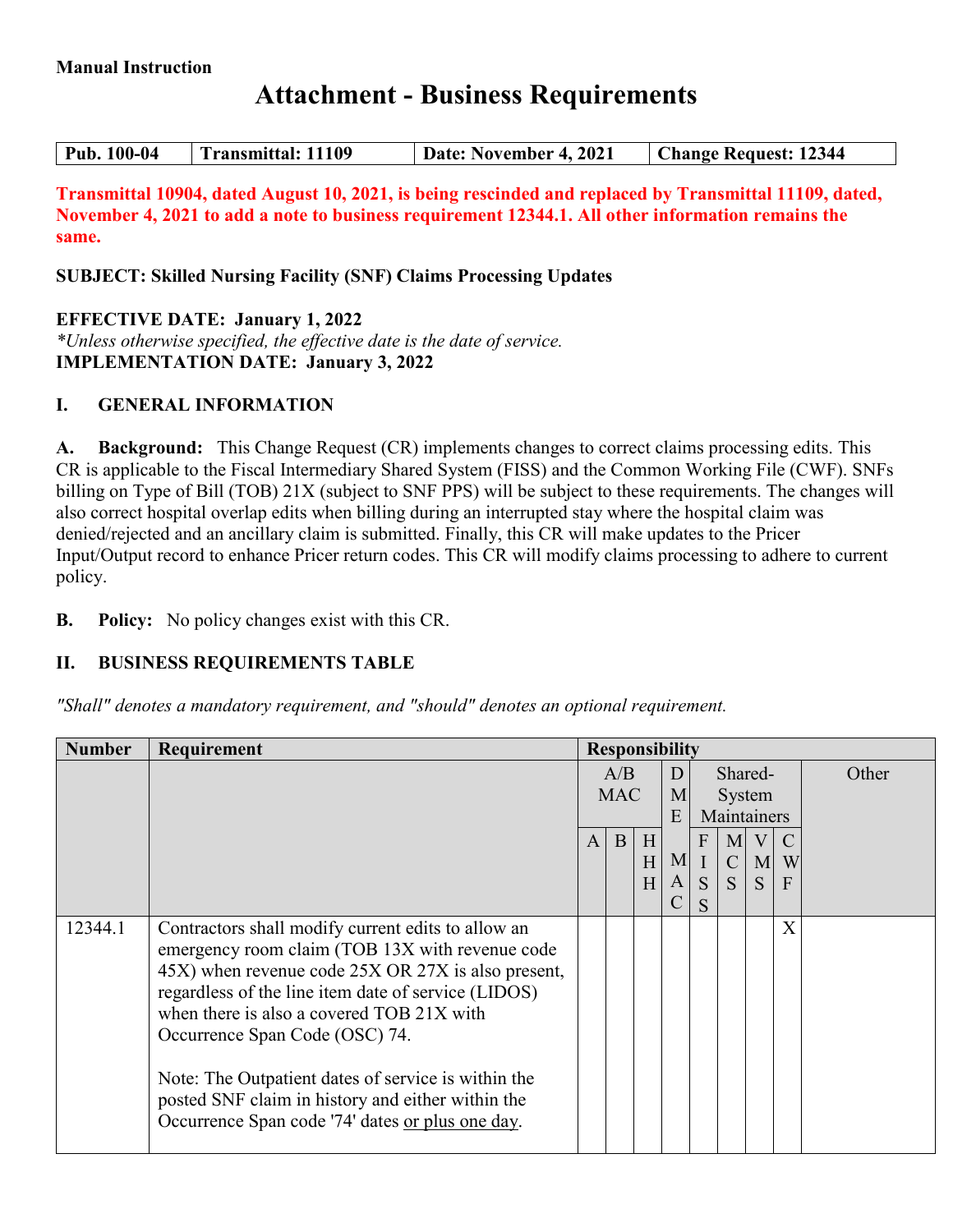| <b>Number</b> | Requirement                                                                                                                                                                                                                                                                                                                       | <b>Responsibility</b> |                   |             |                         |                            |                       |                                  |                                    |                   |
|---------------|-----------------------------------------------------------------------------------------------------------------------------------------------------------------------------------------------------------------------------------------------------------------------------------------------------------------------------------|-----------------------|-------------------|-------------|-------------------------|----------------------------|-----------------------|----------------------------------|------------------------------------|-------------------|
|               |                                                                                                                                                                                                                                                                                                                                   |                       | A/B<br><b>MAC</b> |             | D<br>M<br>E             |                            |                       | Shared-<br>System<br>Maintainers |                                    | Other             |
|               |                                                                                                                                                                                                                                                                                                                                   | $\mathbf{A}$          | B                 | H<br>H<br>H | M<br>A<br>$\mathcal{C}$ | F<br>$\mathbf I$<br>S<br>S | M<br>$\mathbf C$<br>S | $\rm V$<br>M<br>S                | $\mathcal{C}$<br>W<br>$\mathbf{F}$ |                   |
| 12344.2       | Contractors shall modify UR 5601 to not set on SNF<br>claim with Span Code 74 present when only part of<br>dates span Inpatient claim's dates of service in history.                                                                                                                                                              |                       |                   |             |                         |                            |                       |                                  | X                                  |                   |
| 12344.3       | Contractors shall modify UR 5608 to not set on<br>Inpatient claim with DOS overlap two SNF claims in<br>history that span OSC 74 dates.                                                                                                                                                                                           |                       |                   |             |                         |                            |                       |                                  | X                                  |                   |
| 12344.4       | Contractors shall modify current edits to allow an<br>outpatient claims (TOB13X and 85X) with revenue<br>code 51X and an Evaluation and Management (E&M)<br>HCPCS code in the range of 99201-99245 and E&M<br>code G0463, regardless of LIDOS, when there is also<br>a covered TOB 21X with OSC 74, effective January 1,<br>2014. |                       |                   |             |                         |                            |                       |                                  | X                                  |                   |
| 12344.5       | Contractors shall modify current editing to allow for<br>payment for SNF claims (TOB 21X) when there is<br>non-covered inpatient claim (TOB 110) present during<br>an interrupted stay (OSC).                                                                                                                                     |                       |                   |             |                         | X                          |                       |                                  | X                                  |                   |
| 12344.5.1     | Contractors shall ensure that SNF claims are not<br>rejected when an ancillary claim (TOB 12x) or<br>outpatient claim (TOB 13X) is present during an<br>interrupted stay where the outpatient claim is billed<br>subsequent to a noncovered inpatient claim.                                                                      |                       |                   |             |                         | $\boldsymbol{\mathrm{X}}$  |                       |                                  |                                    |                   |
| 12344.6       | Contractors shall revise the SNF PRICER record<br>layout as shown in Attachment 1.                                                                                                                                                                                                                                                |                       |                   |             |                         | $\overline{X}$             |                       |                                  |                                    | <b>SNF Pricer</b> |
| 12344.6.1     | Contractors shall rename the FED PPS BLEND field<br>to QRP.-IND.                                                                                                                                                                                                                                                                  |                       |                   |             |                         | $\overline{X}$             |                       |                                  |                                    | <b>SNF Pricer</b> |
| 12344.6.2     | Contractors shall rename payment return code 00 to<br>HIPPS rate returned.                                                                                                                                                                                                                                                        |                       |                   |             |                         | $\rm X$                    |                       |                                  |                                    | <b>SNF Pricer</b> |
| 12344.6.3     | Contractors shall rename error return code 20 to<br><b>INVALID RATE COMPONENT.</b>                                                                                                                                                                                                                                                |                       |                   |             |                         | $\rm X$                    |                       |                                  |                                    | <b>SNF Pricer</b> |
| 12344.6.4     | Contractors shall rename error code 30 to Bad CBSA<br>code.                                                                                                                                                                                                                                                                       |                       |                   |             |                         | X                          |                       |                                  |                                    | <b>SNF Pricer</b> |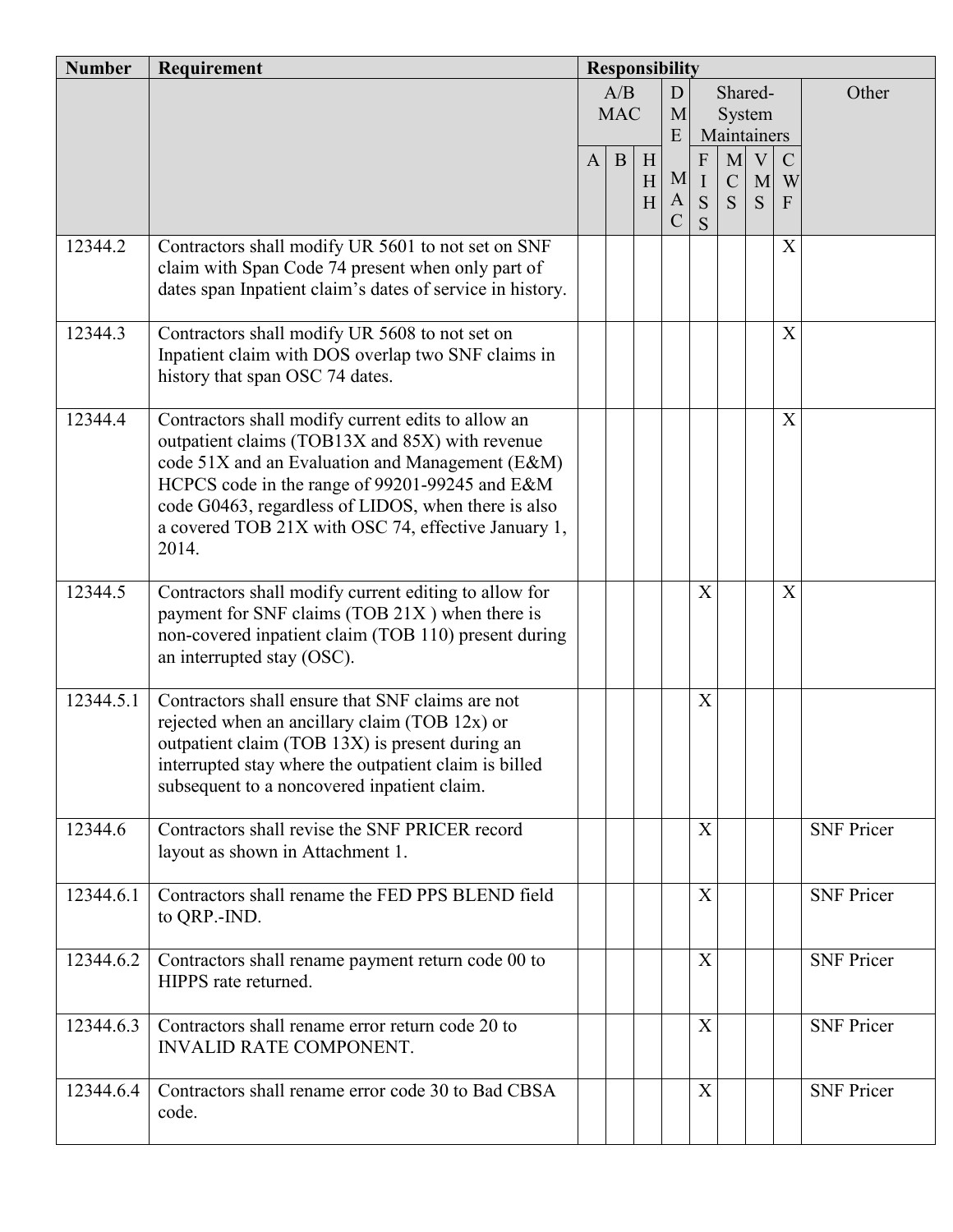| <b>Number</b>          | Requirement                                                                    | <b>Responsibility</b> |               |   |              |              |              |              |   |                   |
|------------------------|--------------------------------------------------------------------------------|-----------------------|---------------|---|--------------|--------------|--------------|--------------|---|-------------------|
|                        |                                                                                |                       | A/B           |   |              | D            | Shared-      |              |   | Other             |
|                        |                                                                                |                       | <b>MAC</b>    |   |              | M<br>System  |              |              |   |                   |
|                        |                                                                                |                       |               |   | E            | Maintainers  |              |              |   |                   |
|                        |                                                                                |                       | $A \,   \, B$ | H |              | $\mathbf{F}$ | M            | V            | C |                   |
|                        |                                                                                |                       |               | H | $\mathbf{M}$ | $\mathbf I$  | $\mathbf{C}$ | M            | W |                   |
|                        |                                                                                |                       |               | H | A            | S            | S.           | <sub>S</sub> | F |                   |
|                        |                                                                                |                       |               |   | $\mathbf C$  | S            |              |              |   |                   |
| 12344.6.5              | Contractors shall add "NO LONGER IN USE" to error<br>codes 50, 60, and 61.     |                       |               |   |              | X            |              |              |   | <b>SNF Pricer</b> |
| 12344.6.6              | Contractors shall add a new error return code 80 SNF-<br>$PDPM-UNITS = ZERO.$  |                       |               |   |              | X            |              |              |   | <b>SNF Pricer</b> |
| 12344.6.6<br>$\cdot$ 1 | Contractors shall create a new edit to return claim to<br>the provider (RTP).  | $\mathbf{X}$          |               |   |              | X            |              |              |   |                   |
| 12344.6.7              | Contractors shall add a new error return code 90<br><b>INVALID HIPPS CODE.</b> |                       |               |   |              | X            |              |              |   | <b>SNF Pricer</b> |
| 12344.6.7              | Contractors shall create a new edit to RTP the claim.                          | $\mathbf{X}$          |               |   |              | X            |              |              |   |                   |
| 12344.6.8              | Contractors shall add a new error return code 01<br>$CURRENT-DAYS > 100.$      |                       |               |   |              | X            |              |              |   | <b>SNF Pricer</b> |
| 12344.6.8              | Contractors shall create a new edit to RTP the claim.                          | X                     |               |   |              | X            |              |              |   |                   |

### **III. PROVIDER EDUCATION TABLE**

| <b>Number</b> | Requirement                                                                                                                                                                                                                                                                                                                                                                                                                                                                                                                                                                                                                                                                                                                                                                                                                   |              |                   | <b>Responsibility</b> |        |                   |
|---------------|-------------------------------------------------------------------------------------------------------------------------------------------------------------------------------------------------------------------------------------------------------------------------------------------------------------------------------------------------------------------------------------------------------------------------------------------------------------------------------------------------------------------------------------------------------------------------------------------------------------------------------------------------------------------------------------------------------------------------------------------------------------------------------------------------------------------------------|--------------|-------------------|-----------------------|--------|-------------------|
|               |                                                                                                                                                                                                                                                                                                                                                                                                                                                                                                                                                                                                                                                                                                                                                                                                                               |              | A/B<br><b>MAC</b> |                       | M<br>E | E<br>$\mathsf{D}$ |
|               |                                                                                                                                                                                                                                                                                                                                                                                                                                                                                                                                                                                                                                                                                                                                                                                                                               | $\mathsf{A}$ | B                 | H<br>H<br>H           | M<br>A |                   |
| 12344.7       | MLN Article: CMS will make available an MLN Matters provider education<br>article that will be marketed through the MLN Connects weekly newsletter<br>shortly after the CR is released. MACs shall follow IOM Pub. No. 100-09<br>Chapter 6, Section 50.2.4.1, instructions for distributing MLN Connects<br>information to providers, posting the article or a direct link to the article on your<br>website, and including the article or a direct link to the article in your bulletin or<br>newsletter. You may supplement MLN Matters articles with localized<br>information benefiting your provider community in billing and administering the<br>Medicare program correctly. Subscribe to the "MLN Matters" listserv to get<br>article release notifications, or review them in the MLN Connects weekly<br>newsletter. | $\mathbf{X}$ |                   |                       |        |                   |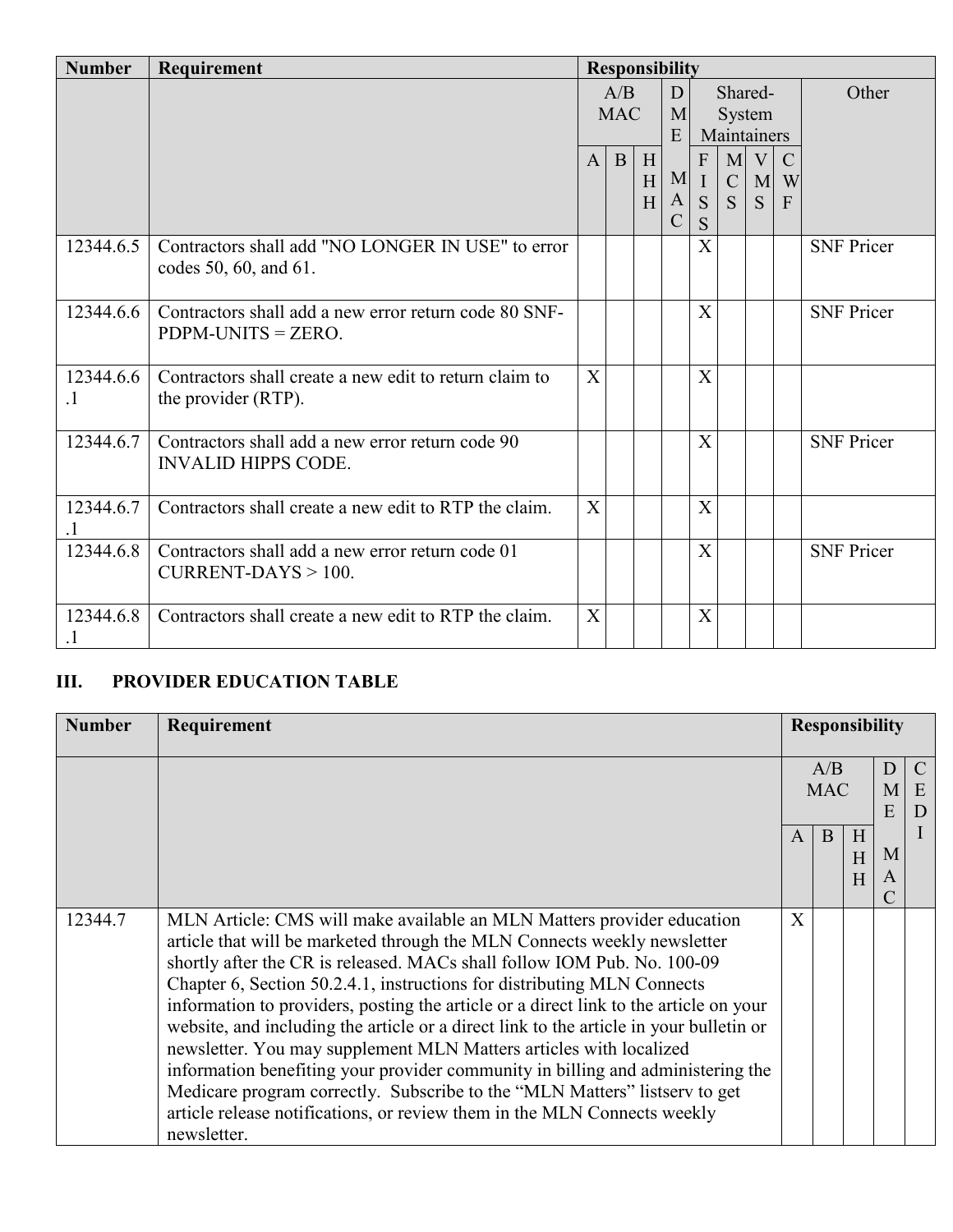### **IV. SUPPORTING INFORMATION**

#### **Section A: Recommendations and supporting information associated with listed requirements:**

*"Should" denotes a recommendation.*

| X-Ref         | Recommendations or other supporting information: |
|---------------|--------------------------------------------------|
| Requirement   |                                                  |
| <b>Number</b> |                                                  |
| 3             | CWF edit-5601                                    |
|               | FISS edit-38004                                  |
|               | CWF edit-7252                                    |
|               | CWF edit-7252                                    |

### **Section B: All other recommendations and supporting information:** N/A

### **V. CONTACTS**

Pre-Implementation Contact(s): Valeri Ritter, 410-786-8652 or valeri.ritter@cms.hhs.gov

Post-Implementation Contact(s): Contact your Contracting Officer's Representative (COR).

### **VI. FUNDING**

### **Section A: For Medicare Administrative Contractors (MACs):**

The Medicare Administrative Contractor is hereby advised that this constitutes technical direction as defined in your contract. CMS does not construe this as a change to the MAC Statement of Work. The contractor is not obligated to incur costs in excess of the amounts allotted in your contract unless and until specifically authorized by the Contracting Officer. If the contractor considers anything provided, as described above, to be outside the current scope of work, the contractor shall withhold performance on the part(s) in question and immediately notify the Contracting Officer, in writing or by e-mail, and request formal directions regarding continued performance requirements.

**ATTACHMENTS: 0**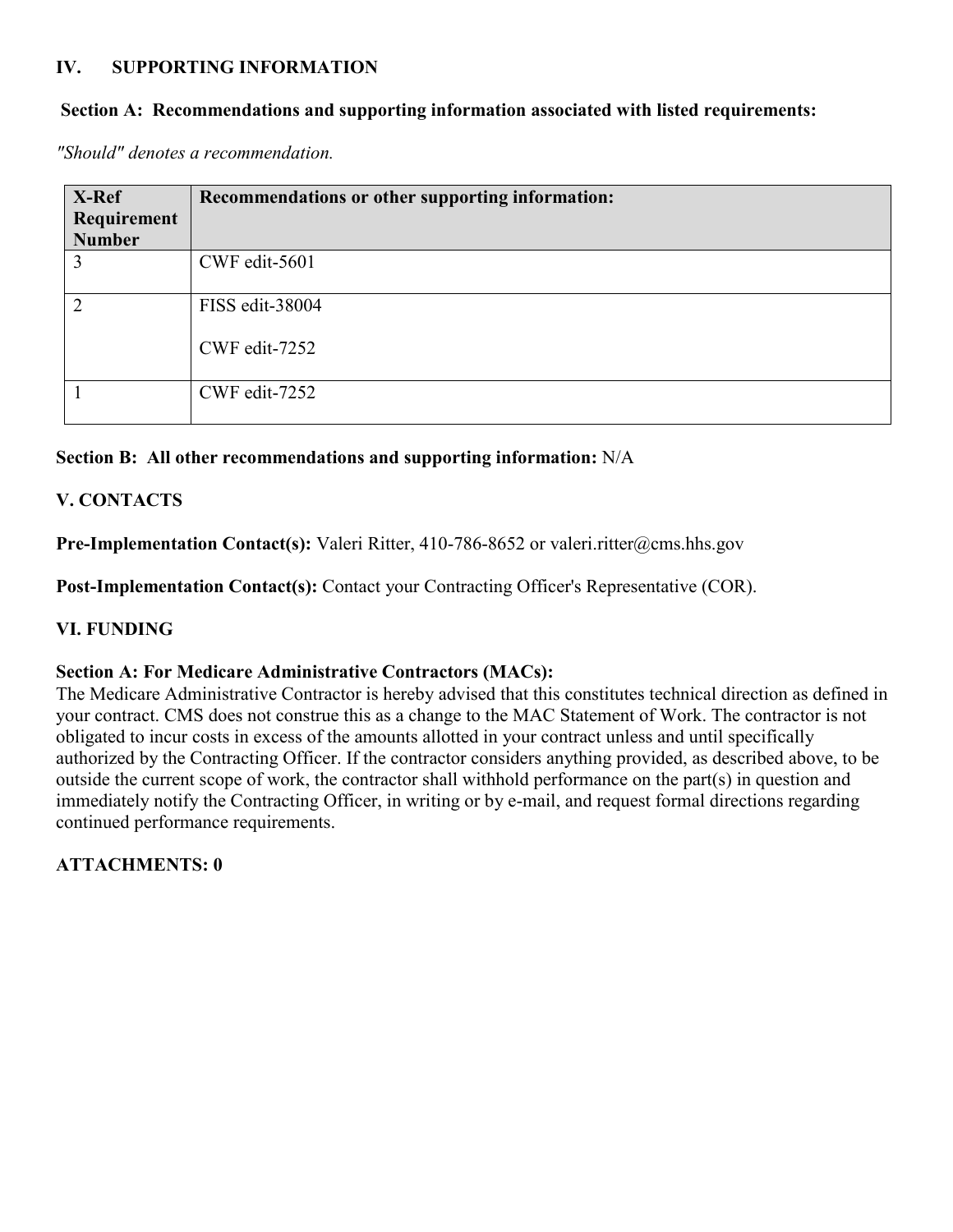# **Medicare Claims Processing Manual Chapter 6 - SNF Inpatient Part A Billing and SNF Consolidated Billing**

**Table of Contents** *(Rev. 11109; Issued 11-04-21)*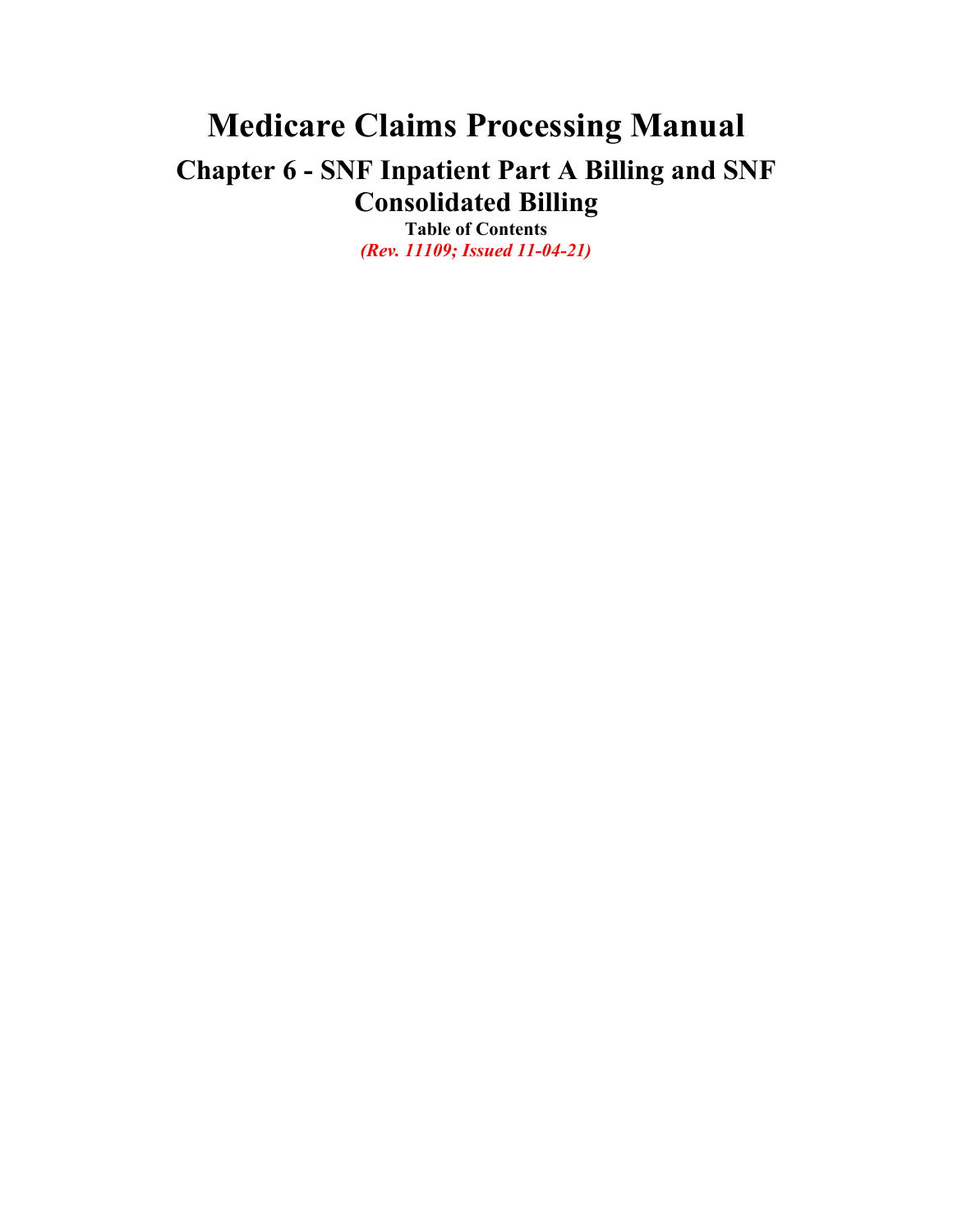### **30.4.1 - Input/Output Record Layout**

*(Rev. 11109, Issued: 11-04-21 Effective:10-01-22, Implementation:01-03-22)*

The SNF Pricer input/output file will be 300 bytes in length. The required data and format are shown below.

| <b>File</b><br><b>Position</b> | Format | <b>Title</b>       | <b>Description</b>                                                                                                                                                                                             |
|--------------------------------|--------|--------------------|----------------------------------------------------------------------------------------------------------------------------------------------------------------------------------------------------------------|
| $1-4$                          | X(4)   | <b>MSA</b>         | Input item: The metropolitan<br>statistical area (MSA) code.<br>Medicare claims processing systems<br>pull this code from field 13 of the<br>provider specific file.                                           |
| $5-9$                          | X(5)   | <b>CBSA</b>        | Input item: Core-Based Statistical<br>Area                                                                                                                                                                     |
| 10                             | X      | <b>SPEC-WI-IND</b> | Input item (if applicable) : Special<br>Wage Index Indicator<br>Valid Values: $Y$ (yes) or $N$ (no)                                                                                                            |
| $11 - 16$                      | X(6)   | <b>SPEC-WI</b>     | Input item (if applicable): Special<br>Wage Index                                                                                                                                                              |
| $17 - 21$                      | X(5)   | <b>HIPPS-CODE</b>  | Input Item: Health Insurance<br>Prospective Payment System Code -<br>Medicare claims processing systems<br>must copy the HIPPS code reported<br>by the provider on each 0022 revenue<br>code line              |
| 22-29                          | 9(8)   | <b>FROM-DATE</b>   | Input item: The statement covers<br>period "from" date, copied from the<br>claim form. Date format must be<br>CCYYMMDD.                                                                                        |
| 30-37                          | 9(8)   | <b>THRU-DATE</b>   | Input item: The statement covers<br>period "through" date, copied from<br>the claim form. Date format must be<br>CCYYMMDD.                                                                                     |
| 38                             | X      | QRP-IND            | <b>Input Item-Effective January 1, 2022</b><br>field renamed QRP-IND from FED-<br>PPS-BLEND.<br>Input Item: Effective October 1, 2017,<br>MACs shall populate the FED PPS<br>BLEND IND field in the PSF with a |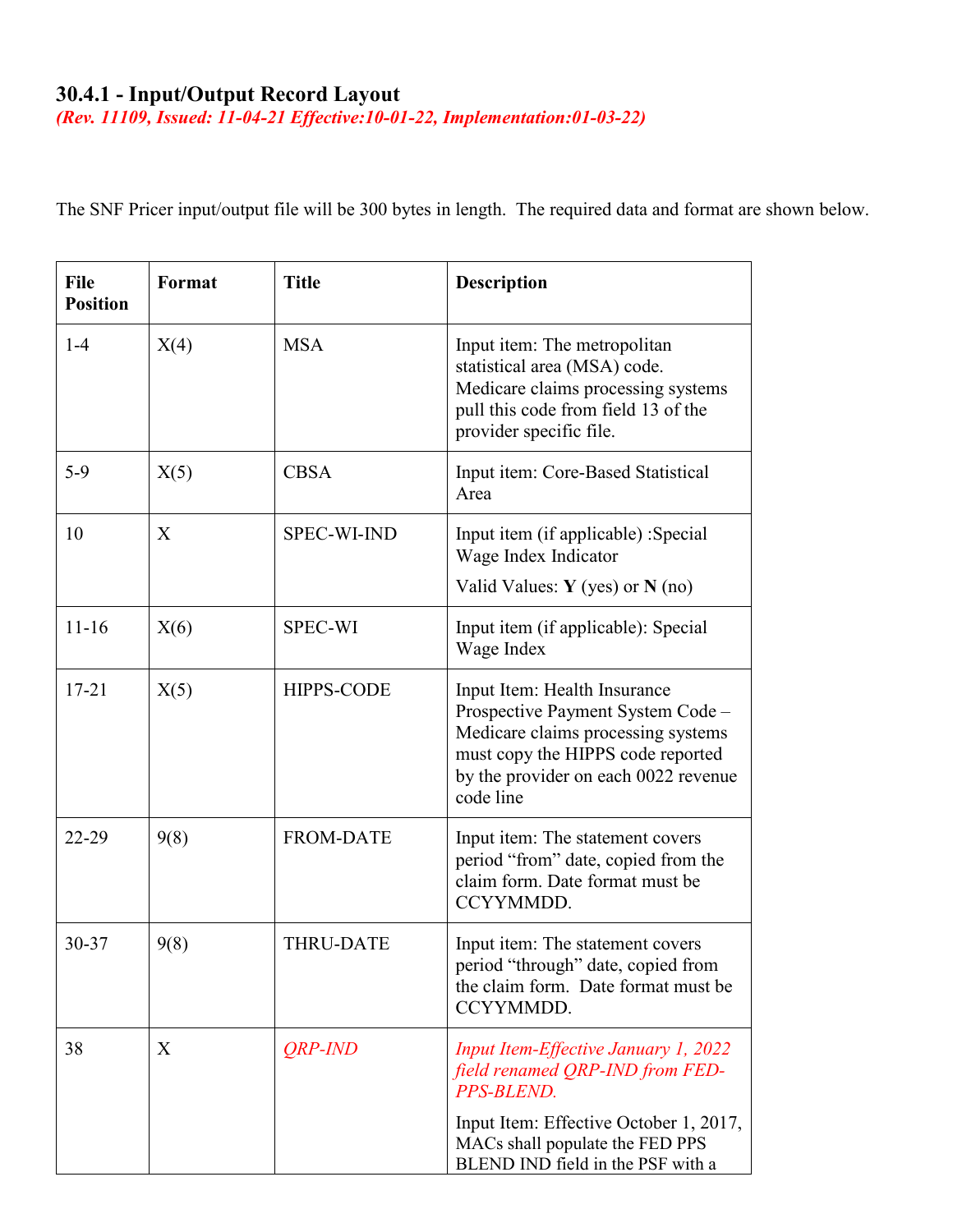| <b>File</b><br><b>Position</b> | Format           | <b>Title</b>                       | <b>Description</b>                                                                                                                                                                                                                                                                                                                   |
|--------------------------------|------------------|------------------------------------|--------------------------------------------------------------------------------------------------------------------------------------------------------------------------------------------------------------------------------------------------------------------------------------------------------------------------------------|
|                                |                  |                                    | "1" to indicate the SNF did not meet the<br>quality reporting requirements.-                                                                                                                                                                                                                                                         |
| 39-45                          | 9(05)V9(02)      | <b>SNF-FACILITY</b><br><b>RATE</b> | Input item: Rate based on each SNF's<br>historical costs (from (from A/B)<br>MAC (A) audited cost reports)<br>including exception payments.<br><b>NOTE:</b> All facilities have been paid<br>at the full federal rate since FY 2002.                                                                                                 |
| $46 - 52$                      | X(7)             | SNF-PRIN-DIAG-<br><b>CODE</b>      | Input item: The principle diagnosis<br>code, copied from the claim form.<br>Must be three to seven positions left<br>justified with no decimal points.                                                                                                                                                                               |
| 53-59                          | X(7)             | <b>SNF-OTHER-</b><br>DIAG-CODE2    | Input item: Additional Diagnosis<br>Code, copied from the claim form, if<br>present, must be three to seven<br>positions left justified with no<br>decimal points.                                                                                                                                                                   |
| 60-220                         | Defined<br>above | Additional<br>Diagnosis data       | Input item: Up to twenty-three<br>additional diagnosis codes accepted<br>from claim. Copied from the claim<br>form. Must be three to seven<br>positions left justified with no<br>decimal points.                                                                                                                                    |
| 221-228                        | 9(06)V9(02)      | SNF-PAYMENT<br><b>RATE</b>         | Output Item: The Calculated<br>TOTAL amount received by the<br>SNF based on the days received.<br>Effective FY 2018, this amount<br>reflects VBP adjustment.<br><b>NOTE:</b> Effective October 1, 2019,<br>the previously calculated RUG per<br>diem rate is replaced by the PDPM<br>Calculated TOTAL amount<br>received by the SNF. |
| 229-230                        | 9(2)             | <b>SNF-RTC</b>                     | Output item: A return code set by<br>Pricer to define the payment<br>circumstances of the claim or an error<br>in input data.                                                                                                                                                                                                        |
|                                |                  |                                    | Payment return code:                                                                                                                                                                                                                                                                                                                 |
|                                |                  |                                    | 00 HIPPS rate returned                                                                                                                                                                                                                                                                                                               |
|                                |                  |                                    | Error return codes:                                                                                                                                                                                                                                                                                                                  |
|                                |                  |                                    | <b>20 INVALID RATE</b><br><b>COMPONENT</b>                                                                                                                                                                                                                                                                                           |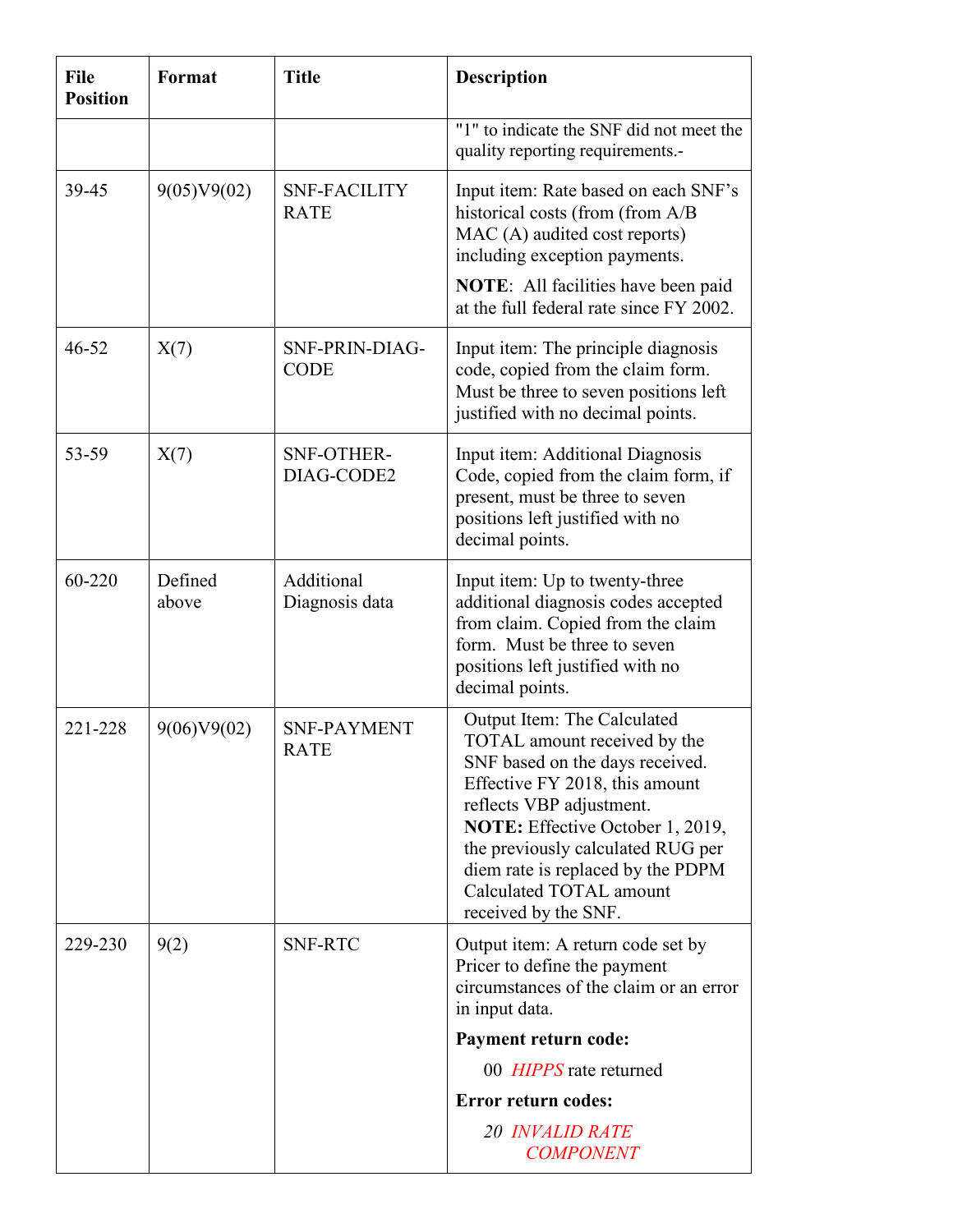| <b>File</b><br><b>Position</b> | Format       | <b>Title</b>            | <b>Description</b>                                                                                                                                                                                                                                                                          |
|--------------------------------|--------------|-------------------------|---------------------------------------------------------------------------------------------------------------------------------------------------------------------------------------------------------------------------------------------------------------------------------------------|
|                                |              |                         | 30 Bad CBSA code                                                                                                                                                                                                                                                                            |
|                                |              |                         | 40 Thru date $\le$ July 1, 1998 or<br>Invalid<br>50 Invalid federal blend for that<br>Year-NO LONGER IN USE                                                                                                                                                                                 |
|                                |              |                         | 60 Invalid federal blend-NO<br><b>LONGER IN USE</b>                                                                                                                                                                                                                                         |
|                                |              |                         | 61 Federal blend = 0 and SNF                                                                                                                                                                                                                                                                |
|                                |              |                         | Thru date $\le$ January 1, 2000- <i>NO</i><br><b>LONGER IN USE</b>                                                                                                                                                                                                                          |
|                                |              |                         | Invalid VBP Multiplier-<br>70                                                                                                                                                                                                                                                               |
|                                |              |                         | $SNF-PDPM-UNITS =$<br>80<br><b>ZERO</b>                                                                                                                                                                                                                                                     |
|                                |              |                         | <b>INVALID HIPPS CODE</b><br>90                                                                                                                                                                                                                                                             |
|                                |              |                         | $CURRENT-DAYS > 100$<br>01                                                                                                                                                                                                                                                                  |
| 231-242                        | S9V9(11)     | <b>VBP-MULTIPLIER</b>   | Input item: Medicare systems move<br>this information from field 52 of the<br>provider specific file.                                                                                                                                                                                       |
| 243-250                        | S9(06)V9(02) | VBP-PAY-DIFF            | Output item: The total SNF VBP<br>adjustment amount, determined by<br>subtracting the SNF VBP adjustment<br>total payment from the SNF PPS<br>payment that would otherwise apply<br>to the line. Added to the claim as a<br>value code QV amount.                                           |
|                                |              |                         | <b>NOTE:</b> Effective October 1, 2019,<br>the previously calculated VBP<br>difference per day is replaced by the<br><b>TOTAL VBP</b> difference amount.                                                                                                                                    |
| 251-252                        | 9(02)        | SNF-PDPM-UNITS          | Input item: The number of service<br>units reported by the SNF on the<br>revenue code 0022 line that is being<br>priced.                                                                                                                                                                    |
| 253-255                        | 9(03)        | SNF-PDPM-<br>PRIOR-DAYS | Input item: When pricing the first<br>revenue code 0022 line on a claim,<br>this is the number of prior SNF days<br>identified by FISS from claims<br>history. On later dated revenue code<br>0022 lines, this is the days from<br>claims history plus any units from any<br>earlier dated. |
| 256-300                        | X(45)        | <b>FILLER</b>           | <b>Blank</b>                                                                                                                                                                                                                                                                                |